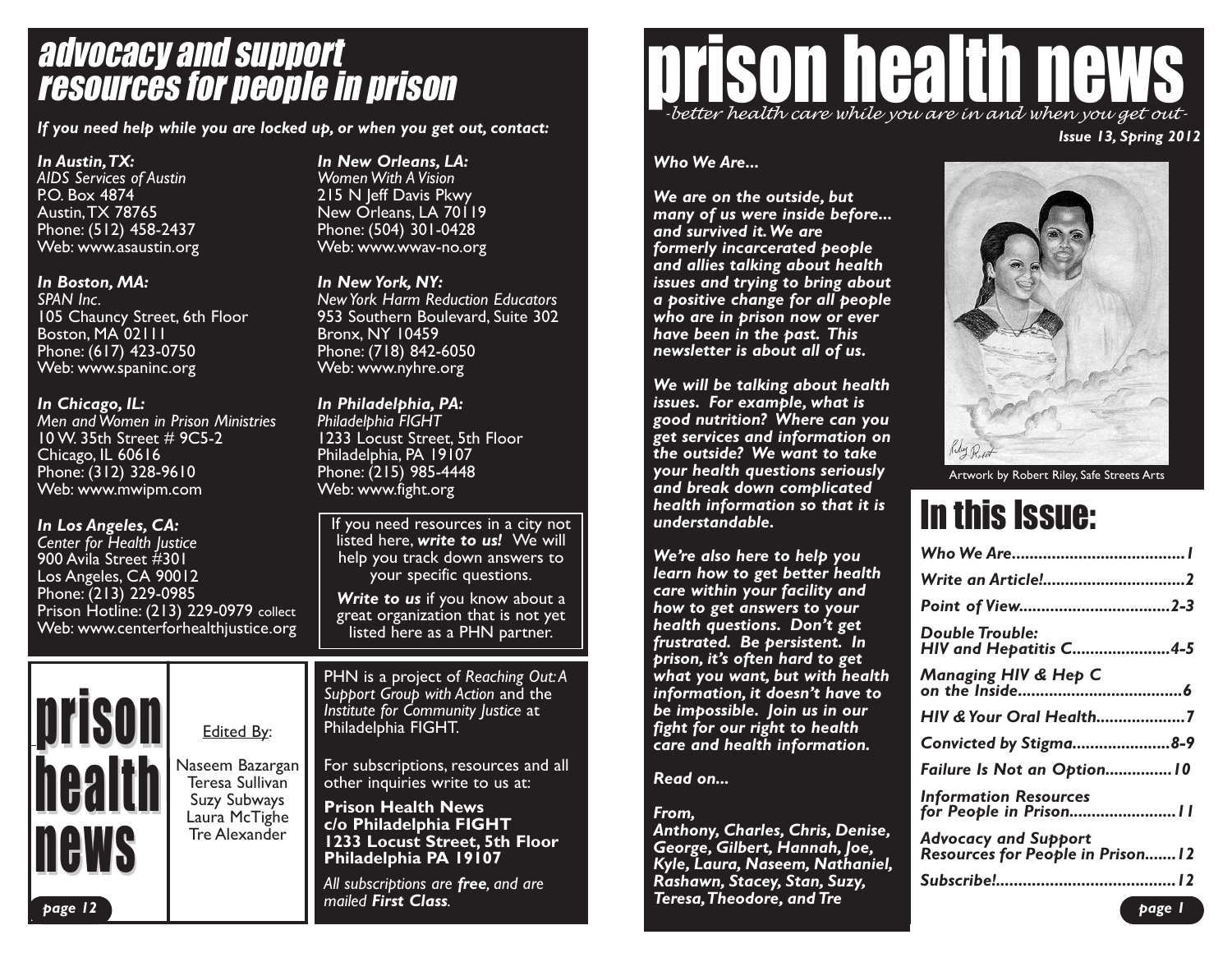# write an article!

We know that everyone who reads this newsletter will have questions or their own story to tell.

If you want to write an article on something you think is important for prison health, send it and we will consider publishing it in *Prison Health News*.

Tell us your story of struggling to receive quality health care, either for yourself or others. Do you have tips and tricks for staying healthy and taking care of yourself behind the walls that could be useful to others in the same position? Or perhaps you are an artist or a poet and want to share your work with *Prison Health News* readers.

You can also write us first to discuss ideas for articles.

If you want your full name kept confidential, you can sign your article with your first name or "Anonymous."

Please keep in mind that we may make small changes to your article for length or clarity. For any major changes to your work, we will try to get in touch with you first.

To submit your work, or if you have more questions about any health issues or anything you read in *Prison Health News*, please write us at:

*Prison Health News* c/o Philadelphia FIGHT 1233 Locust Street, 5<sup>th</sup> Floor Philadelphia, PA 19107

## Point of View *by Anonymous*

I have been incarcerated in the New Mexico Department of Corrections (in the southwestern United States) for more than three decades. During these 30 years, I have seen a lot of remarkable and at times cruel things occur; some for the good, but others for the obvious bad.

Since my 1974 incarceration, I've witnessed this prison system evolve from dreadful to tolerable back to gruesome. After the 1980 Santa Fe prison riot, when 33 incarcerated persons were killed and tortured, I watched the ACLU step in and prisoner treatment and conditions improve to a tolerable place. As public awareness dimmed of the 1980 riot, our well-being was sold down-river by the attorneys handling the lawsuit.

Then the most monstrous evil to ever hit New Mexico Corrections occurred: privatization of prisons. GEO, which operates about 80,000 beds in correctional facilities around the world, Correctional Medical Services, which serves around 400,000 incarcerated persons in 31 states, and other private enterprises moved in and took over prison housing, food, education and health care.

Housing was in individual cells, where a modicum of control and safety was available, before privatization. Once it became a business, all rights went out the window. With the stockpiling of prisoners by GEO and other private prisons, the states had someone else to point the finger at as liable.

# information resources for people in prison

#### *If you need information while you are locked up, contact:*

### *Fortune News*

The Fortune Society ATTN: Fortune News Subscriptions 29-76 Northern Boulevard Long Island City, NY 11101 *newsletter on criminal justice issues; to subscribe, send your first name, last name, ID number, correctional facility, address, city, state, zipcode \*free to people in prison.*

#### *HCV Advocate* PO Box 427037

San Francisco, CA 94142 *monthly newsletter on hepatitis C events, clinical research, and education (materials also available in Spanish). \*sample issue free to people in prison; \$10 for a year's subscription*

*Just Detention International* 3325 Wilshire Blvd, Ste 340 Los Angeles, CA 90010 *support, resources and advocacy to address sexual violence behind bars; survivors should address Legal Mail to Cynthia Totten, Esq. \*free to people in prison*

*Partnership for Safety and Justice* 825 NE 20th Avenue, #250 Portland, OR 97232 *support directory with health and legal organizations, prison book programs, resources for LGBT people, and more! \*free to people in prison*

#### *Prison Legal News P.O. Box 2420*

*West Brattleboro,VT 05303 newsletter on the legal rights of people in prison & recent court rulings \*sample issue \$3.50, unused stamps OK; \$30 for 1-year subscription*

#### *Project Inform*

273 Ninth Street San Francisco, CA 94103 Hotline: 800-822-7422 *information & newsletters on HIV (materials also available in Spanish); responses to treatment questions from people in prison \*free to people in prison*

#### *Protecting Your Health & Safety: Prisoners' Rights*

*325-pg bound manual explains the legal rights to health and safety in prison, and how to enforce those rights when they are violated. publication of the Southern Poverty Law Center, distributed by: Prison Legal News P.O. Box 2420 West Brattleboro,VT 05303 \*\$16 for people in prison*



*Hand,* by Daryl Young, Books Through Bars Contexts Collection.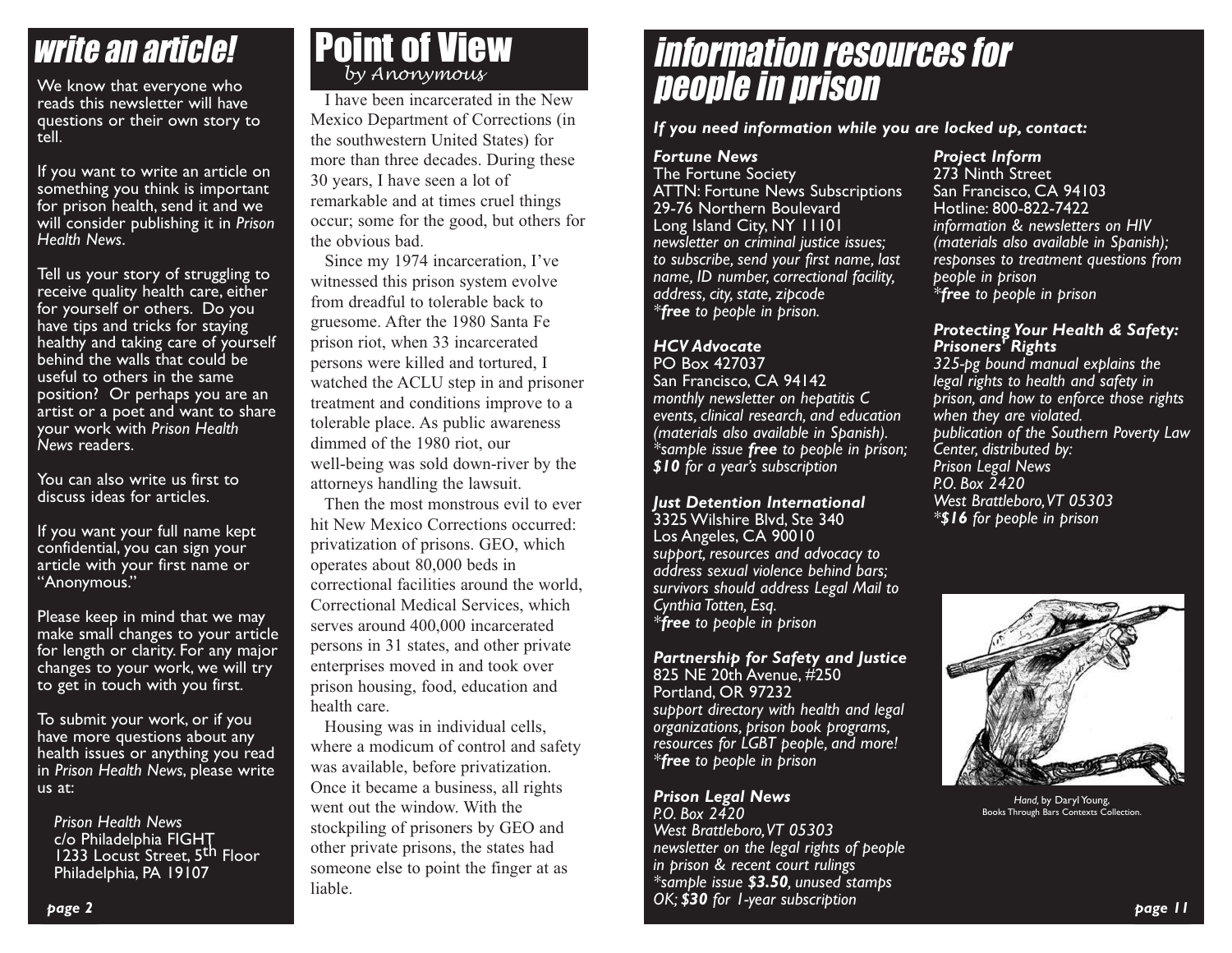### Failure Is Not an Option *by Tyreeka Turner*

Well, well, well...Here I go again, life's vice grip on my neck and heavy foot on my chin.

Should I keep going, smothering myself until my breath becomes thin? Showing me always that my friend is my next enemy, and my enemy is my best friend.

However, I'm determined to keep going, I'm determined to win Because first and foremost,

Failure is not an option.

I'm not going to fake it or even pretend Never had a father figure to keep me protected Had a mother whose life was hectic. Man, when I tell you Life is drastic, I'm just grateful that fate kept me out of a casket. Even in all of life's brittle commotions from outside and within, to me Failure is still not an option.

Sometimes I feel like my life's stuck on a treadmill, I'm sittin' in a cell and this doesn't seem real Not a hard criminal, yet I know how they feel Man, are you serious, is this for real? I guess that's what happens when the going gets tough. Well I've been through so much, this is not what I want. I'm tired of the mistakes I continue to make And I don't know, my Lord, how much more I can take. The only thing I can do is pray for my soul's sake. Then, success is going to be the icing on the cake "A Sweet Toppin" Because I won't allow myself to do it again, and yes, Cause this time

Recently, with the increase of violence amongst incarcerated persons, the governor of New Mexico sued GEO for breach of contract for not having enough staff to cover the massive amounts of prisoners they housed. With no more rights, the prisoners went from human beings who had done wrong to a commodity. Take for instance Arizona, which houses people who are incarcerated outside in unbearable heat while housing dogs in air-conditioned comfort.

Food service is another area where privatization has ruined care for incarcerated persons. A private company has to make money to survive. When you allow X amount of funding for feeding prisoners, the private prison takes so much in profit before a feeding budget is even prepared for the people who are incarcerated. The same occurs in all aspects of incarceration, from medical health care for its aging population to education of the segment of the prison population with low literacy. A private company has to show profit to remain in business. Who suffers?

The state dodges liability by pointing the guilty finger at the private prison. The private prison avoids legal confrontations by saying, "Well, they are state prisoners." For God's sake, private prisons are such a profitable business, they are on the stock market listings. And again I state, who suffers when profit has to be made out of us like cattle to slaughter?

I ask this of anyone who may read my few feeble, frail words. Yes, I am guilty! I never once said I wasn't! Yet, even in guilt, don't I possess a few basic rights of life and liberty, even though I am incarcerated? Is my life not worth saving even though I have sinned? After decades of incarceration, must I still suffer in this cruel and inhumane manner?

John, Chapter 13, Verse 16: "For God so loved the world that he gave his only Son, so that everyone who believes in him may not perish but have eternal life." Do I not still bear this right? For I do still believe! Obviously, society thinks not! I am being placed on an open market, for not the highest bidder, but the lowest. Society, I say to you this again, from John, Chapter 3, Verse 19: "And this is the verdict, that light came into the world, but people preferred darkness to light, because their works were evil." This, I pray! People come out of the dark. Sell me not to the lowest bidder. Sure, times are hard and taxes are high, but how much longer must I bear being a commodity to be bought and sold such as slaves in an open market? Forgive me?!?



*George Jackson,* by Santiago Armengod, Justseeds "Voices from Outside" Portfolio

George Jackson was an imprisoned activist and writer who influenced the 1970s anti-prison<br>movement

Failure is not an option!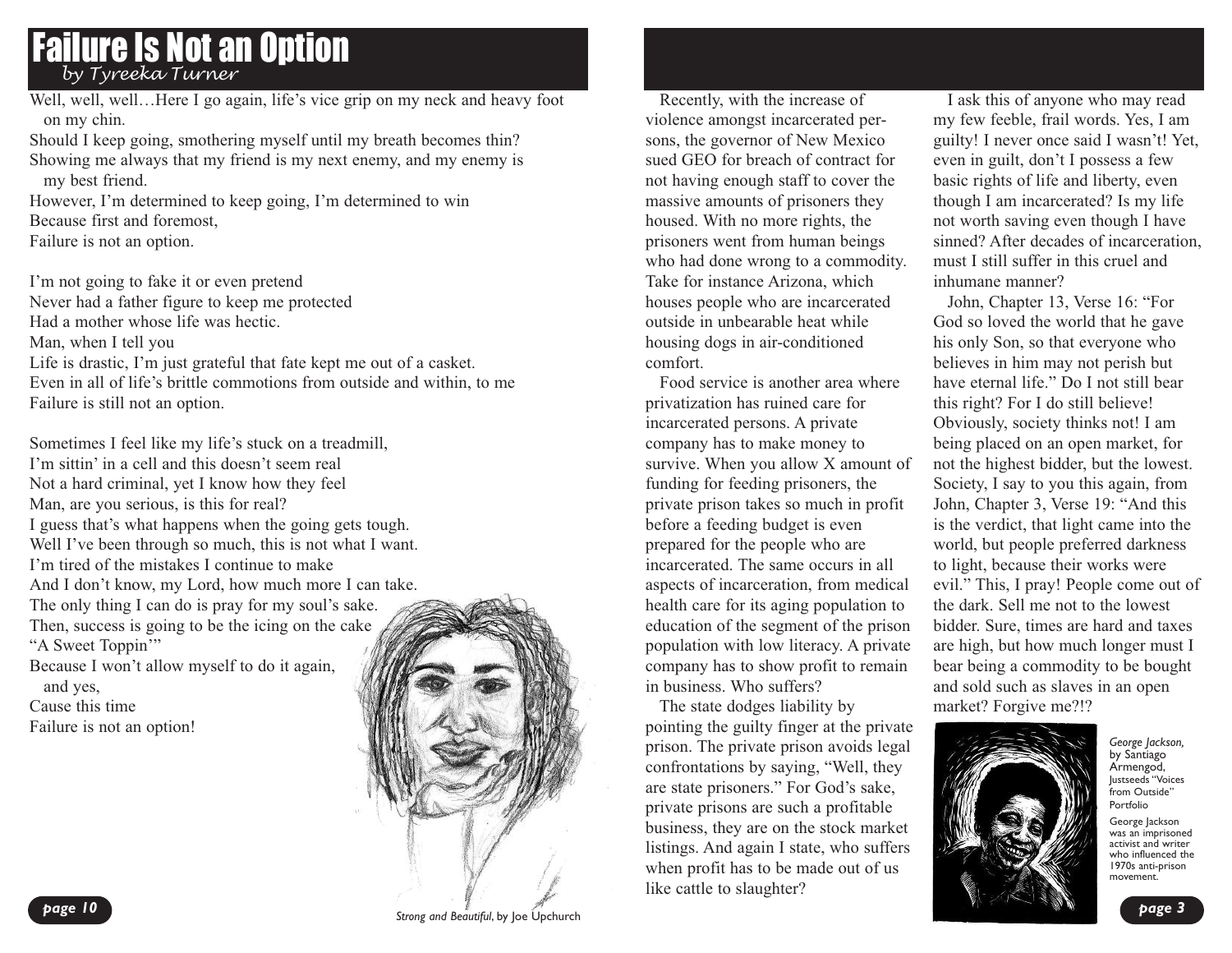### **Double Trouble: HIV and Hepatitis C** *by Benjamin Ryan*

Prison Health News *is excited to present two articles from* Hepmag *about hepatitis C and HIV: "Double Trouble: HIV and Hepatitis C" and "Managing HIV & Hep C on the Inside," which appears on Page 6 of this PHN issue.*

*Hepatitis affects the liver, an organ that processes everything you eat, drink, breathe and inject, breaking it down so it can be used by the body or eliminated. The liver also makes bile (to aid digestion), immune agents (to fight infection), proteins (to build muscle) and clotting factor (to stop bleeding).*

Liver disease is a leading killer of people with HIV. It usually results from the hepatitis C virus, which infects about 30 percent of HIV-positive people in the United States. Similarly to the way HIV co-opts CD4 cells in the body's immune system, hepatitis C infects and multiplies in the cells of the liver, the body's detoxifyer. As the immune system attacks the infection, inflammation results, which can damage the liver. ("Hepatitis" means "inflammation of the liver.") The consequence is often scar tissue, known as fibrosis in its milder form and cirrhosis when it is more advanced. A needle biopsy performed by a doctor detects the degree of damage. Roughly 20 percent to 30 percent of people living with hepatitis C develop cirrhosis, putting them at risk for compromised

liver function and, ultimately, liver failure or cancer.

To complicate matters, hepatitis C often exhibits no symptoms for decades, even while it can slowly erode liver health. And so, like HIV, hepatitis C often goes undetected. This can waste valuable time, when treatment could cure hepatitis C and prevent critical liver damage.

Unlike hepatitis A and B, there is no vaccine for hepatitis C.

Because HIV and hepatitis C are both blood-borne infections, many people with HIV also have hepatitis C. Sharing needles and drug works is by far the main route of hepatitis C transmission. While semen does not seem effective at transmitting hepatitis C, there are cases of sexual transmission, particularly among HIV-positive gay men. In general, people with HIV are more vulnerable to hepatitis C.



**page 4** *Page 4 Page 4 Page 4 Page 4 Page 4 Page 4 Page 10 <b><i>Page 4 Page 10 <b>Page 10 Page 10 <b>Page 10 Page 100 Page 100 Page 100 Page 100 Page 100 Page 100 Page 100 Page* 

# Use the Virus Against You

spread the idea that those with HIV are toxic, highly infectious, or dangerous to be around.

This has serious negative ramifications for people with HIV, both in terms of their health as well as their civil liberties. It makes HIV prevention much more difficult and contributes to further spread of the virus rather than slowing it. In short, HIV-related stigma is a serious public health and civil liberties issue.

*The SERO Project is a nonprofit organization working to stop criminalization, discrimination and stigma against people living with HIV. It advocates for public health laws to be based on science, not ignorance and fear. The project's name, SERO, is short for "seropositive," referring to the positive test result that informs a person that they have the virus.*



*HIV Is Not A Crime* is a

documentary film project that will bring the voices of those who have been prosecuted for HIV crimes, or threatened with prosecution, into the debate about the criminalization of HIV. If you have faced criminal charges related to your HIV-positive status and are interested in being interviewed for the film project, please contact Sean Strub at:

The SERO Project P.O. Box 1233 Milford, PA 18337

Those who have access to high-speed internet can watch a brief trailer for the film at:

http://www.youtube.com/watch?v=i B-6blJjbjc

*Sean Strub is executive director of the SERO Project. Strub is a longtime activist and writer who has been living with HIV for more than 30 years. He founded* POZ *Magazine, co-chairs the North American regional affiliate of the Global Network of People Living with HIV (GNP+/NA) and co-founded and is a member of the Positive Justice Project. He has been engaged in HIV-related stigma, discrimination, criminalization and empowerment issues since the earliest days of the epidemic.*

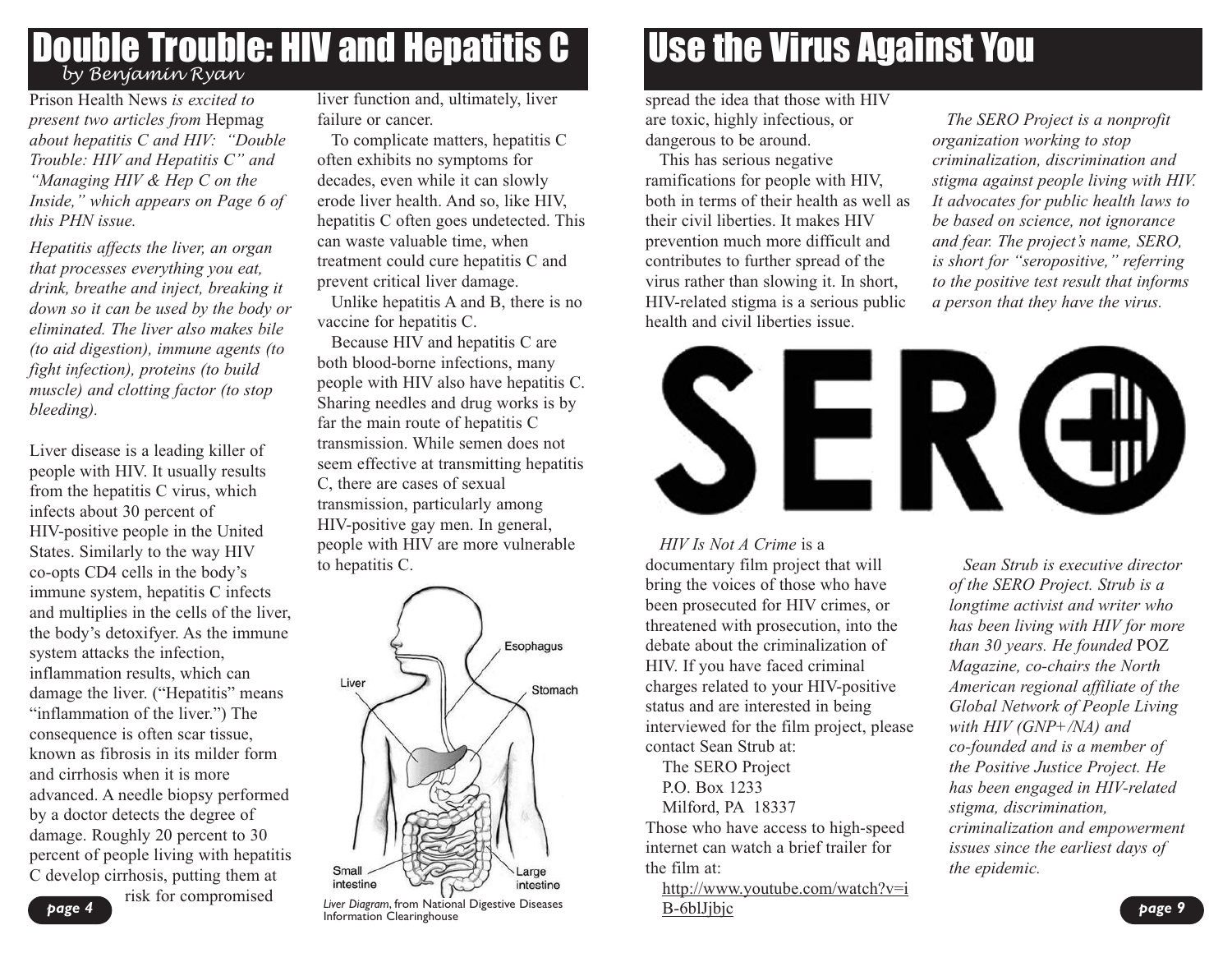### Convicted by Stigma: When Laws *by Sean Strub*

Since the earliest days of the HIV/AIDS epidemic, social stigma has been a major obstacle to getting healthcare and implementing effective HIV prevention policies. Even as the fear of getting HIV from casual contact has lessened, profound stigma is strong. People with HIV continue to face pre-judgment, marginalization and discrimination. Severe misunderstandings about the actual routes and actual risks of HIV transmission are still common.

Last year, a city commissioner in Portland, Oregon, ordered an 8 million gallon outdoor reservoir drained, after a security camera caught someone urinating in it. He said the \$38,000 cost was justified because of concern that diseases like HIV could be in the urine (despite the fact that HIV can't be passed through urine). A Montana legislator, while testifying in favor of that state's death penalty, said that there are "new ways" to kill people. She said the death penalty in Montana was necessary to stop prisoners from making "little paper airplanes" and smearing them with spit or blood or urine or feces and throwing them at prison guards, attempting to kill them. (This unlikely scenario would not even put people at risk for HIV, which is almost always passed through sexual intercourse or sharing needles for injecting drugs.)

This kind of ignorance is stigmatizing. Stigma discourages people at risk from getting the care they need—including testing for HIV—and it discourages people who know they have HIV from telling potential sexual partners and others. Much of this stigma is based in homophobia, racism, and sexophobia (fear of sex).

Nothing drives stigma more powerfully than when government sanctions it through the enshrinement of discriminatory practices in the law or its application, like Jim Crow laws or apartheid. When the government stigmatizes with statutes, it is a collective statement of the society. It says this group is "less than." It sets an example for communities, encouraging stigmatization and discrimination. And it is wrong.

Yet that is exactly what has happened with HIV. HIV-specific criminal statutes have created a viral underclass in the law, an underclass of persons whose rights are inferior to others, especially in regard to their right to sexual expression.

When people who have tested positive for HIV experience punishment, or a more extreme punishment, as well as a presumption of guilt or wrongdoing simply because of their HIV status, it is wrong. Having different sets of laws for people with HIV is the most extreme manifestation of stigma. Thirty-four states now have HIV-specific criminal statutes.

When stigma is so great that it is even enshrined in the law, it shouldn't be a surprise that people with HIV internalize and accept this judgment. People with HIV can even start to

In other words, having HIV itself is a risk factor for hepatitis C.

Guidelines recommend that all HIV-positive people undergo hepatitis C testing and regular liver function screening. Abnormal liver enzymes can be a sign of acute hepatitis C infection. Early detection is crucial, because treating hepatitis C in the first six months can triple the likelihood of a cure, and it can cut treatment to just 24 weeks, half the usual time.

Those co-infected with HIV and hepatitis C can experience more rapid liver disease progression, developing cirrhosis at a rate double that of people with hepatitis C alone. Though many people living with both viruses remain stable for years, up to 30 percent may progress rapidly, with their livers worsening significantly over the course of a few years, not the usual decades. This may be partly because the liver processes many HIV



*page 5 Swollen Abdomen (ascites) caused by liver cirrhosis*, by James Heilman, MD

meds, risking liver toxicity. Some meds may be more toxic than others, so be sure to discuss with your doc.

Studies suggest, too, that HIV itself hastens liver damage. The good news, says Daniel Fierer, MD, of Mount Sinai Hospital in New York City, is that suppressing your HIV viral load with HIV meds may slow hepatitis C's liver damage.

Though hepatitis C can be cured with the standard drug combination of pegylated interferon plus ribavirin, cures are less common for co-infected people. On the plus side, the FDA recently approved two hepatitis C protease inhibitors that are expected to improve cure rates for people co-infected with genotype 1 hepatitis C and HIV. Also encouraging: Many more new hepatitis C drugs are being developed.

Another promising therapy? Awareness. What you don't know can hurt you, but knowledge is good medicine.

*From* Hepmag.com*, Winter/Spring 2012. Reprinted and edited with permission. Copyright <sup>2012</sup> CDM Publishing, LLC.*

*Hepmag was created by the publishers of* POZ*, a national magazine for people living with HIV. Subscriptions to* POZ *are free for people living with HIV who cannot afford to pay. Write to:* POZ *Magazine*

*462 7th Avenue, 19th Floor New York, NY 10018 Attention: Circulation Department*

*page 8*